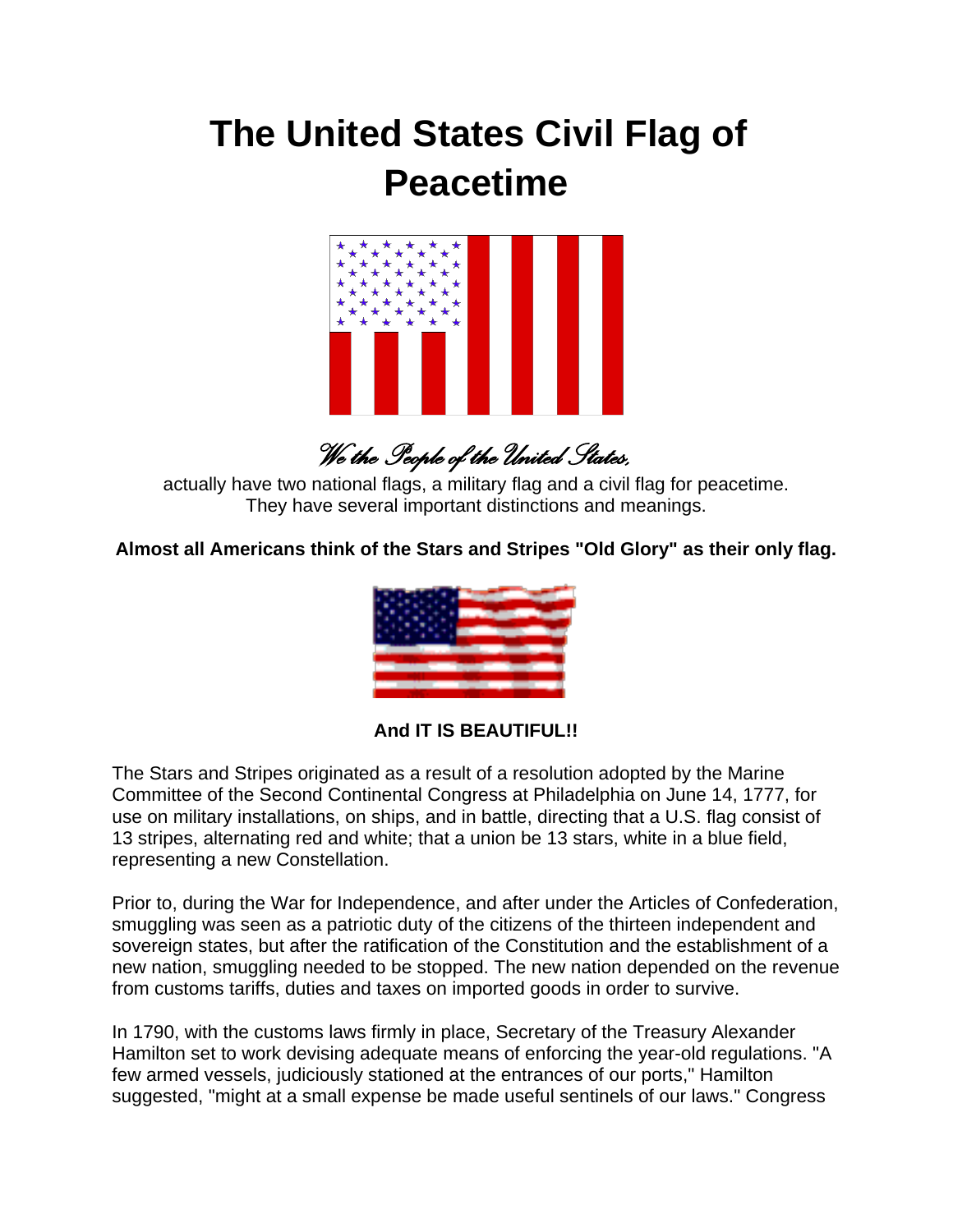concurred, and that year appropriated \$10,000 to build and maintain a fleet of [ten](http://www.uscg.mil/hq/g-cp/history/First_Cutters.html)  [revenue cutters,](http://www.uscg.mil/hq/g-cp/history/First_Cutters.html) which were to be placed under the charge of the customs collectors, whose responsibilities would be enforcement of the tariff laws. Along with financial responsibility, Hamilton demanded that the officers be servants of the people. **"They [the officers] will always keep in mind that their Countrymen are Freemen and as such are impatient of everything that bears that least mark of a domineering Spirit."**

Nine years later, Congress refined the revenue cutters' role in customs operations with the passage of the Act of March 2, 1799, known as the Customs Administration Act. In particular, Congress determined "the cutters and boats employed in the service of the revenue shall be distinguished from other vessels by "an ensign and pendant, with such marks thereon as shall be prescribed and directed by the President of the United States." Additionally, the Act permitted commanders of revenue vessels to fire at other vessels failing to respond "after such pendant and ensign shall be hoisted and a gun fired by such revenue cutter as a signal." By this act the Revenue Marine (later called the Revenue Cutter Service) ensign served as the seagoing equivalent of a policeman's badge, the distinctive sign of the vessel's law enforcement authority.

The job of designing the distinguishing ensign eventually fell upon Oliver Wolcott, who had replaced Alexander Hamilton as Secretary of the Treasury in 1795. On June 1, 1799, Wolcott submitted his design to President John Adams for approval. Wolcott's proposal featured an ensign of sixteen stripes, alternating red and white, representing the number of states that had joined the Union by 1799, with the Union to be the Arms of the United States in dark blue on a white field. It is significant that Wolcott turned the arrangement of the stripes ninety degrees to vertical to differentiate the new revenue cutter ensign from the U.S. Flag, to denote civilian authority under the Treasury Department, rather than military authority under the War Department.



Through usage and custom, horizontal stripes had become adopted for use over military posts, and vertical stripes adopted for use over civilian establishments. The Civil Flag, intended for peacetime usage in custom house civilian settings, had vertical stripes with blue stars on a white field. By the Law of the Flag, this design denoted civil jurisdiction under the Constitution and common law as opposed to military jurisdiction under admiralty/military law.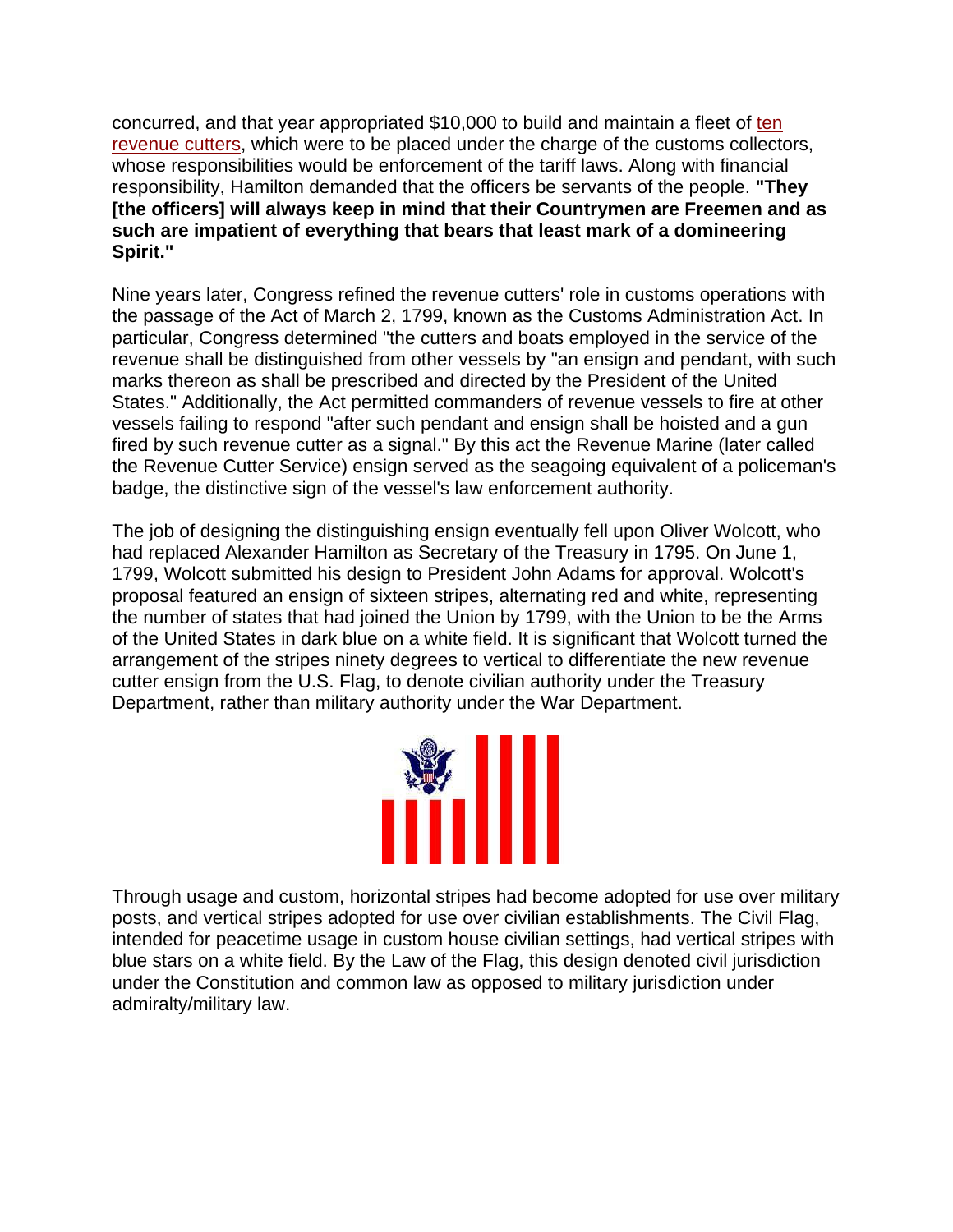

Although intended just for Customs house usage, the new Civil Flag became adopted by both customhouses and merchants, and others who could afford them, to show their civilian nature and not under military control. The practice of using the Customs Flag as a Civil Flag became encoded in law in 1874 when Treasury Secretary William. A. Richardson required all customhouses to display the Civil Flag.

On May 26, 1913, with the approval of Senate Bill S. 2337, (shortly after the fraudulent declaration by Secretary of State Philander Knox, that the 16th Amendment had been ratified, and during the same weeks that the Federal Reserve system and the IRS were established) the U.S. Coast Guard absorbed the Revenue Cutter and the Life Saving - Lighthouse Services, becoming a part of the military forces of the United States, operating under the Treasury Department in time of peace and as a part of the Navy, subject to the orders of the Secretary of the Navy, in time of war.

The Civil Flag used by the cutter service was modified, placing the Coast Guard insignia on the stripes in the field , and was adopted under Coast Guard authority, losing it's original significance of civilian authority, which by then had long been forgotten. As the Federal government acquired more control over the States and their citizens during and after World War II, by 1951 the original Civil Flag had been phased out completely, it's existence left as an artifact of time in a few old photographs and a rare mention in old books.

Today, the last vestige of the Civil Flag, the U.S. Coast Guard flag, being under the civil jurisdiction of the Department of Treasury during peacetime, is identical to the revenue cutter ensign, but with the service insignia emblazoned on the stripes in the field.



It is still seen as the shoulder patch of U.S. Customs employees but it too now has the gold fringe signifying Admiralty/Military/Law Merchant jurisdiction.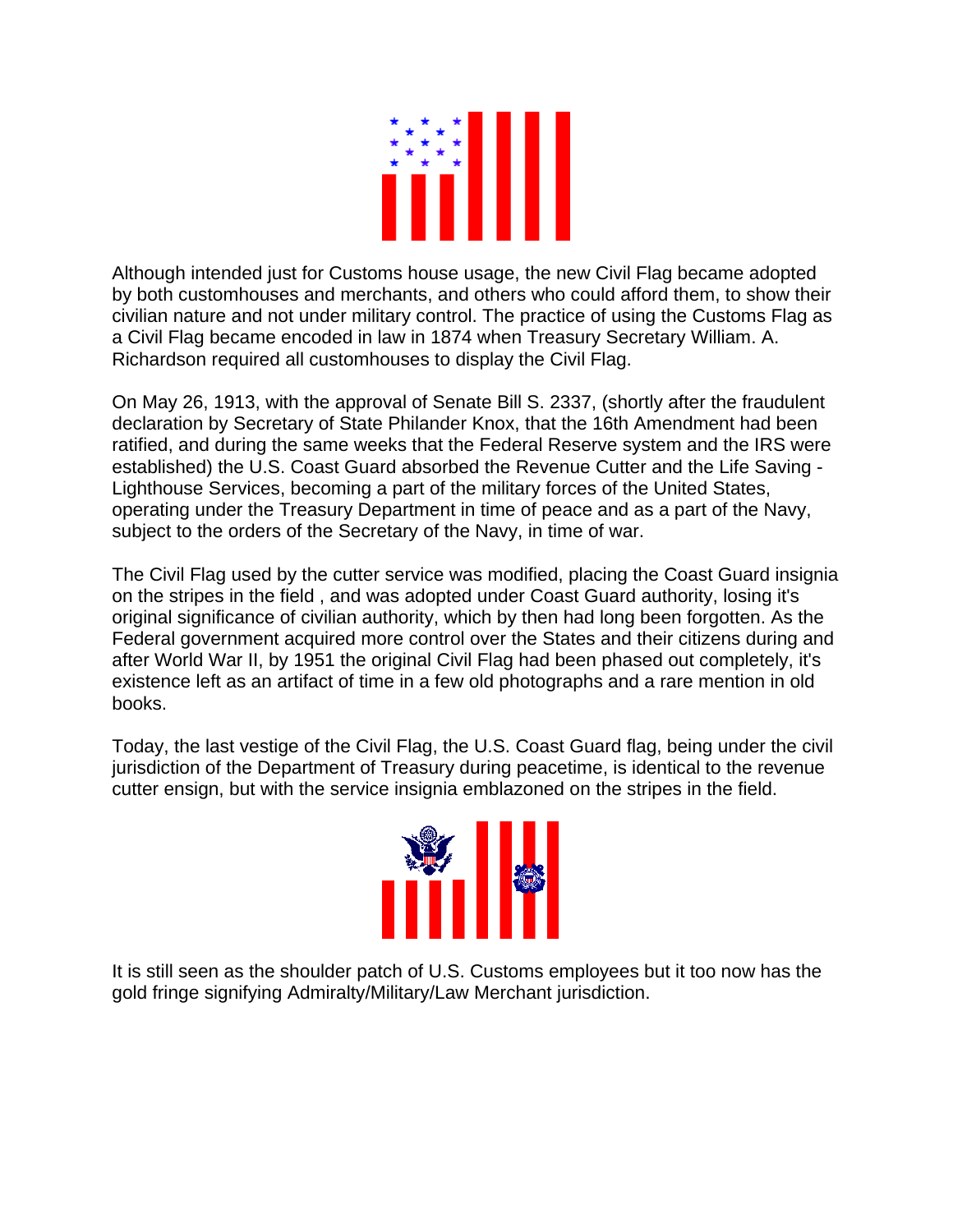

Nathaniel Hawthorne's **[The Scarlet Letter](http://www.pagebypagebooks.com/Nathaniel_Hawthorne/The_Scarlet_Letter/THE_CUSTOM_HOUSE_p1.html)**, published in 1850 before the War Between The States has this description of the U.S. Civil Flag in the introduction, "The Custom House" ---



Salem Custom House – 1850 Salem Custom House – circa 1900

". . . Here, with a view from its front windows adown this not very enlivening prospect, and thence across the harbour, stands a spacious edifice of brick. **From the loftiest point of its roof, during precisely three and a half hours of each forenoon, floats or droops, in breeze or calm, the banner of the republic; but with the thirteen stripes turned vertically, instead of horizontally, and thus indicating that a civil, and not a military, post of Uncle Sam's government is here established.** Its front is ornamented with a portico of half-a-dozen wooden pillars, supporting a balcony, beneath which a flight of wide granite steps descends towards the street Over the entrance hovers an enormous specimen of the American eagle, with outspread wings, a shield before her breast, and, if I recollect aright, a bunch of intermingled thunder- bolts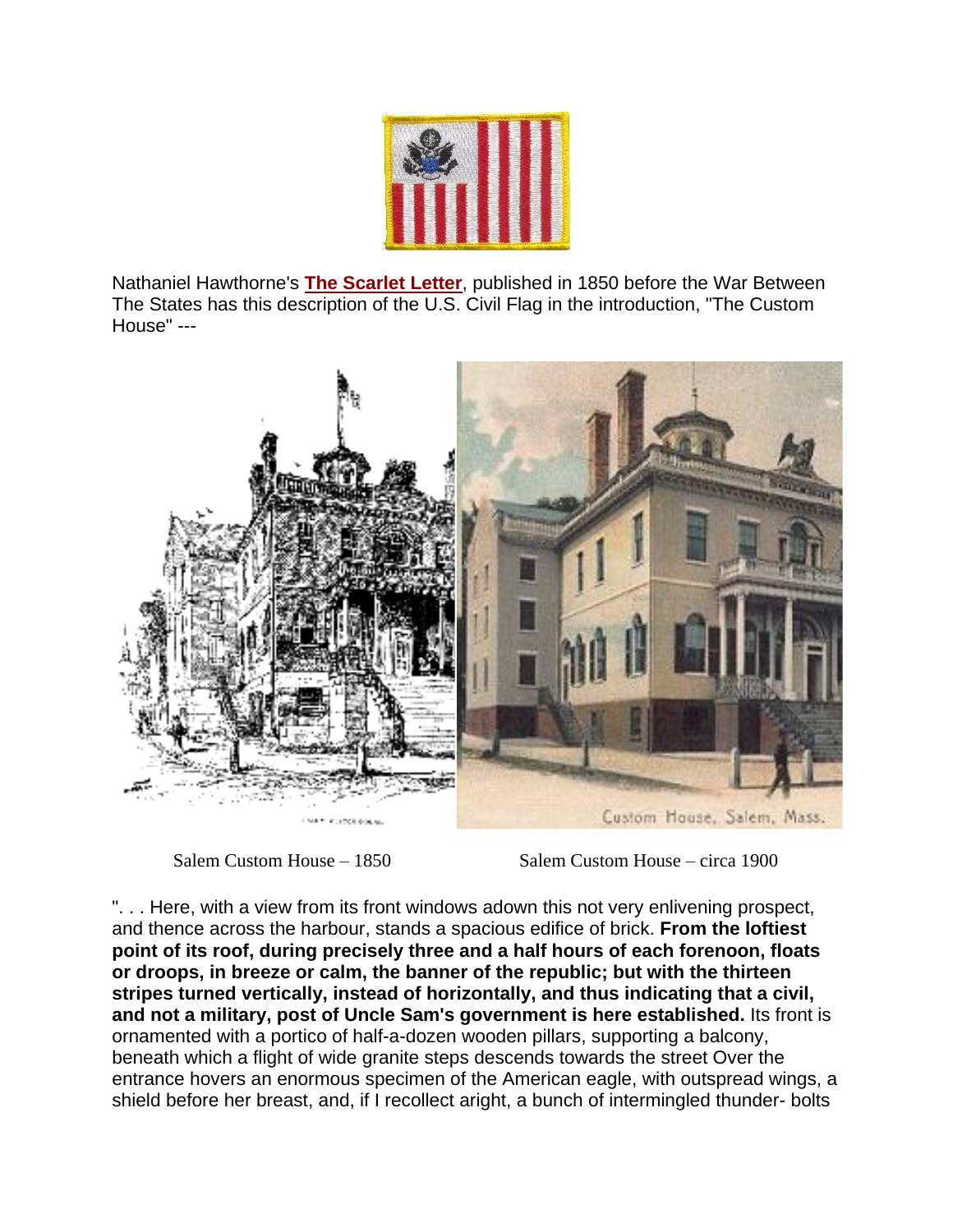and barbed arrows in each claw. With the customary infirmity of temper that characterizes this unhappy fowl, she appears by the fierceness of her beak and eye, and the general truculency of her attitude, to threaten mischief to the inoffensive community; and especially to warn all citizens careful of their safety against intruding on the premises which she overshadows with her wings. Nevertheless, vixenly as she looks, many people are seeking at this very moment to shelter themselves under the wing of the federal eagle; imagining, I presume, that her bosom has all the softness and snugness of an eiderdown pillow. **But she has no great tenderness even in her best of moods, and, sooner or later -- oftener soon than late -- is apt to fling off her nestlings with a scratch of her claw, a dab of her beak, or a rankling wound from her barbed arrows."**

Before 1940, no U.S. flag, civil or military, flew within the forty-eight states except in federal settings and installations. Only state flags did. Since the 1935 institution of Social Security and the **[Buck Act of 1940, 4 U.S.C.S. Ch. 4 Sec. 104-113](http://www.access.gpo.gov/uscode/title4/chapter4_.html)**, by clever legal maneuvers the feds have entirely circumvented the U.S. Constitution, and have overlaid federal territorial jurisdiction on the sovereign States, bringing them under the admiralty/military jurisdiction of Law Merchant, the Uniform Commercial Code (UCC), the law of Creditors and Debtors.

Since then the U.S. military flag appears beside, or in place of, the state flags in nearly all locations within the states. All of the state courts and even the municipal ones now openly display it. In the last half century they have more openly declared the military/admiralty law jurisdiction with the addition of the gold fringe to the flag, the military flag of the Commander-in-Chief of the Armed Forces.

**Such has been the path that has brought us under the Law of the Military Flag. This should have raised serious questions from many citizens long ago, but we've been educated to listen and believe what we are told, not to ask questions, or think for ourselves and search for the truth.**



The Flag of Peace US Civil Flags in 1919 at the end of World War I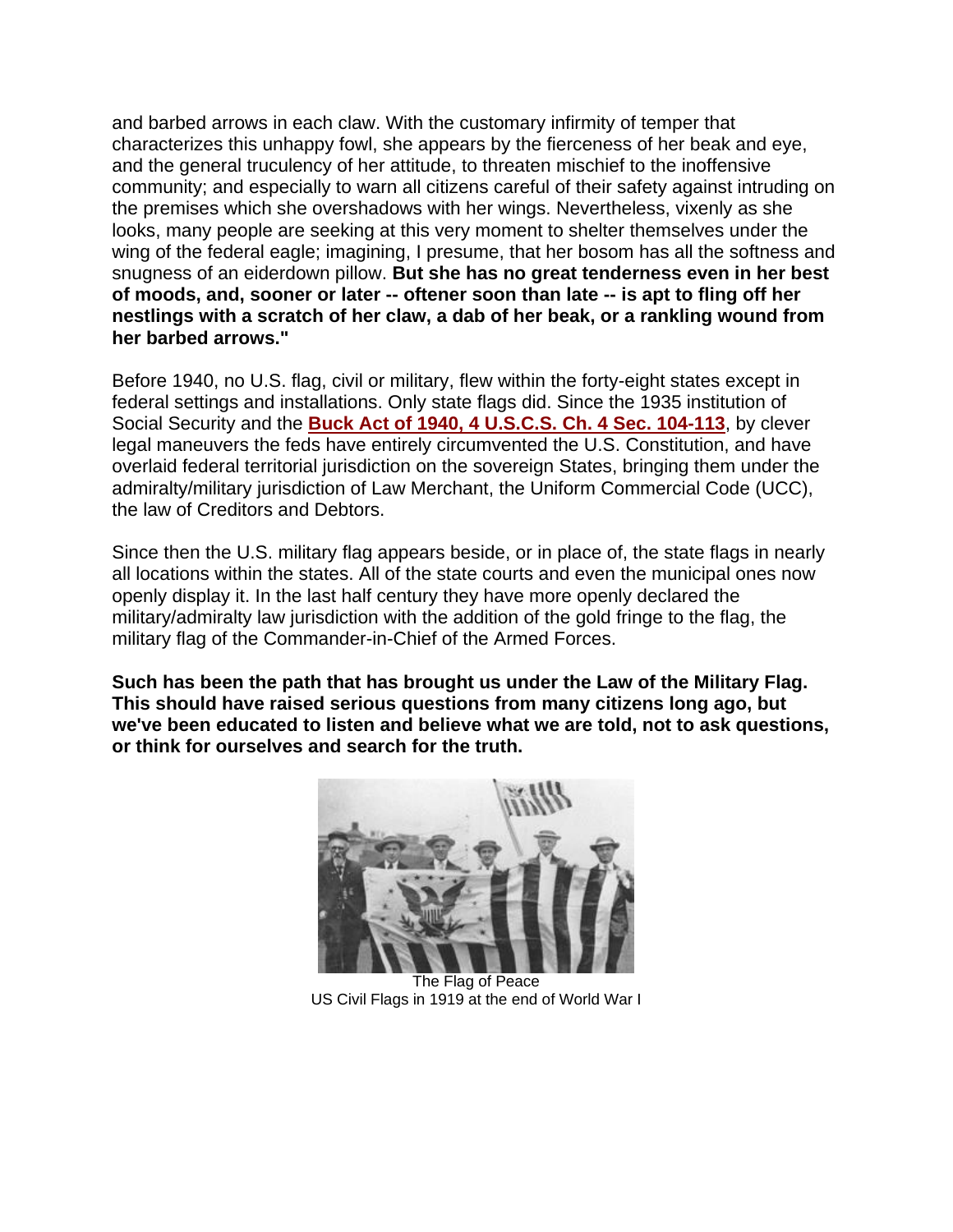

US Civil Flag at the Eagle, Alaska custom-house, on the Yukon River at the Canadian border, circa 1997 Photograph by Walter Kenaston

## **HISTORY OF THE US CIVIL FLAG**

The first U.S. Flag, which denoted civilian versus military purposes, was designed in

1799 by Oliver Wolcott Jr. the Secretary of the Treasury under John Adams. Wolcott's proposal featured: An ensign, consisting of sixteen alternating red and white stripes representing the number of states that had joined the Union by 1799; and the Union, represented by the small rectangle in the upper left corner, with its Arms (an Eagle) of the United States in dark blue on a white field.



It is significant that Wolcott"s new civilian flag had vertical stripes, not horizontal. This was done so that non-military ships would be easily recognized and not fired upon as they tried to hail and board foreign vessels. This new flag was actively flown on Revenue Cutters, what we now call Coast Guard Cutters. The original purpose of the Revenue Cutter was to collect tariffs and other taxes that were imposed on foreign goods. The Revenue Cutter ensign had vertical stripes to denote civilian authority under the Treasury Department rather than military authority under the War Department.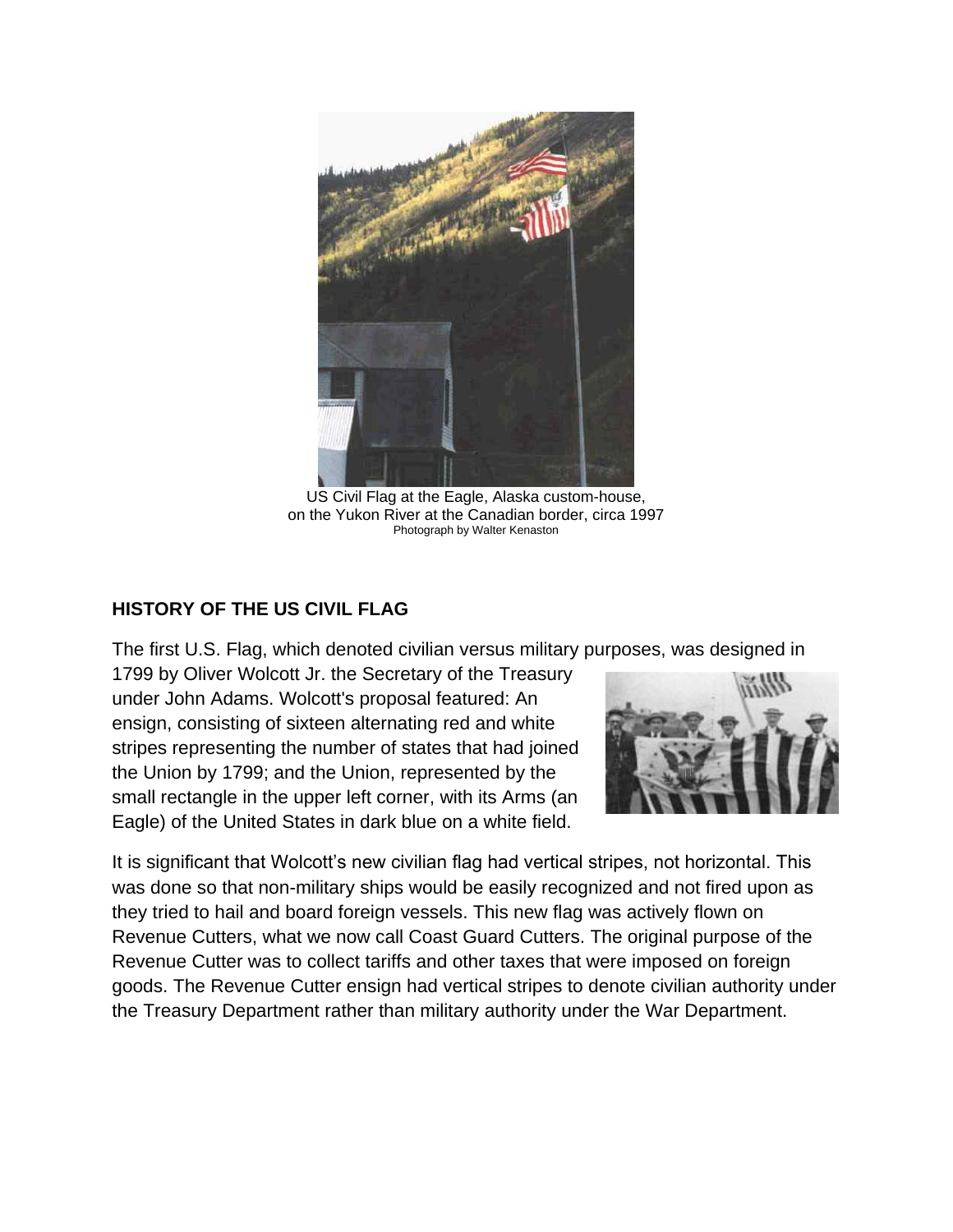## **The First U.S. Civil Flag 1799**

In the early days of our nation, horizontal stripes became the accepted practice for use over military posts, and vertical stripes were used over civilian establishments. The use of the Civilian Flag also spread to Merchants and Common citizens to symbolize their Constitutional rights.

The Civil Flag had red and white vertical stripes with blue stars on a white background. By the Law of the Flag, the vertical striped design denoted Roman Civil jurisdiction within Federal territories rather than Military jurisdiction under Admiralty law. The practice of using the Customs Flag as a Civil Flag became encoded law in 1874 when Treasury Secretary William. A. Richardson required all customhouses to display the Civil Flag.

Where did Wolcott get the idea of using vertical stripes from?

Why did Wolcott choose to turn the horizontal stripes of Old Glory ninety degrees? We need to return to the beginnings of the American Revolution to satisfy this query.

In Boston, the Sons of Liberty were the original revolutionary group who sparked the initial rebellion against the British in 1765. The Stamp Act was imposed by the British Parliament to tax all forms of legal documents within their American colonies. The Stamp Act created great unrest in America, especially in Boston, where an effigy of the local stamp agent, Andrew Oliver, was hanged and burned. Eventually, Oliver resigned, his home looted, and the stamps destroyed. The Elm tree Oliver was hung on became known as the "Liberty Tree".

The Stamp Act rebellion initiated the Stamp Act Congress, which gathered representatives from nine of the thirteen colonies. A petition of rights and grievances was drawn up declaring that the colonists "were entitled to all the inherent rights and liberties of natural born subjects." The colonies also declared that "no taxes ever have been, or can be constitutionally imposed upon them, but by their respective legislatures," and that it "was unreasonable and inconsistent; for the people of Great Britain to grant to His Majesty the property of the colonists."

The petition asserted that extending the courts of ADMIRALTY, the law of the seas, in order to prosecute the Act undermined "the rights and liberties" of the colonists. So, the original "common law flag" was first raised over the Liberty Tree in Boston. The "rebellious stripes", as the flag came to be called, was the original flag used by the Sons of Liberty, and it had 9 red and white vertical stripes!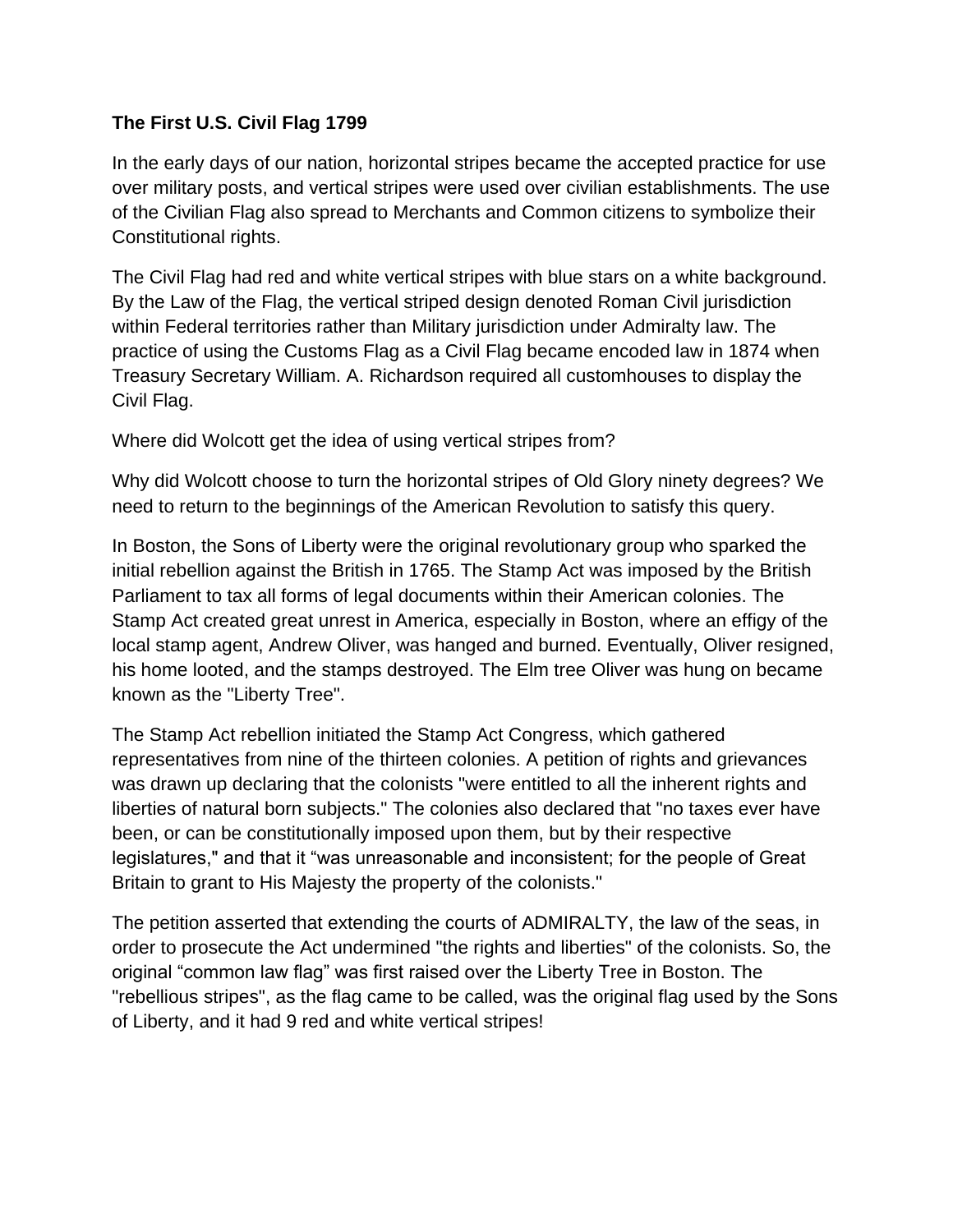**Sons of Liberty** 



"Rebellious Stripes" Flag 1767-1775

Why did they choose red and white vertical stripes as their symbol?

Was the flag with vertical stripes a way of rebelling against the British East India Company? The British-East India Company flag had red and white horizontal stripes with the Union Jack in the upper left-hand corner. The first official flag of the American Revolution was the "Grand Union" flag first flown by General Washington on January 2nd 1776 at Cambridge Massachusetts.

Coincidentally it was also the same EXACT flag as the BRITISH-EAST INDIA COMPANY. It flew for over a year after the signing of the Declaration of Independence! An Anonymous individual of European descent known only as the "Professor" recommended the BEI Company flag to Ben Franklin and the flag committee.

It has been reported that this mysterious individual was none other than Jesuit General Lorenzo Ricci, head of the Jesuit order. General Ricci supposedly had died in a Vatican prison six months prior. Pope Clement XIV the man who suppressed the Jesuit order in 1773 and had General Ricci imprisoned, soon died early 1774, apparently poisoned. The Vatican Treasurer at that time was General Ricci"s, best friend and former classmate Cardinal Braschi. Braschi controlled the Vatican resources as acting Pope during the beginning of the American Revolution..

It appears that the Jesuits via the Vatican bank may have funded the American Revolution. It would explain the seat of the new American government being set up on a Roman-Catholic possession and the institution of Roman-Civil Law as the law of the United States territories. i.e. the District of Columbia.

**Grand Union Flag Jan. 2, 1776-1777**



Although not a true Sovereign flag, only a State flag with a Common Law seal can directly represent the Common Law. There is an indirect relationship to Individual and state sovereignty with the U.S. Civil Flag.. A solvent federal government flying a Civil flag, implies solvent States/Nations with Sovereign citizens. When we first came across the Civil flag and decided that this flag should be the symbol for all sovereign citizens